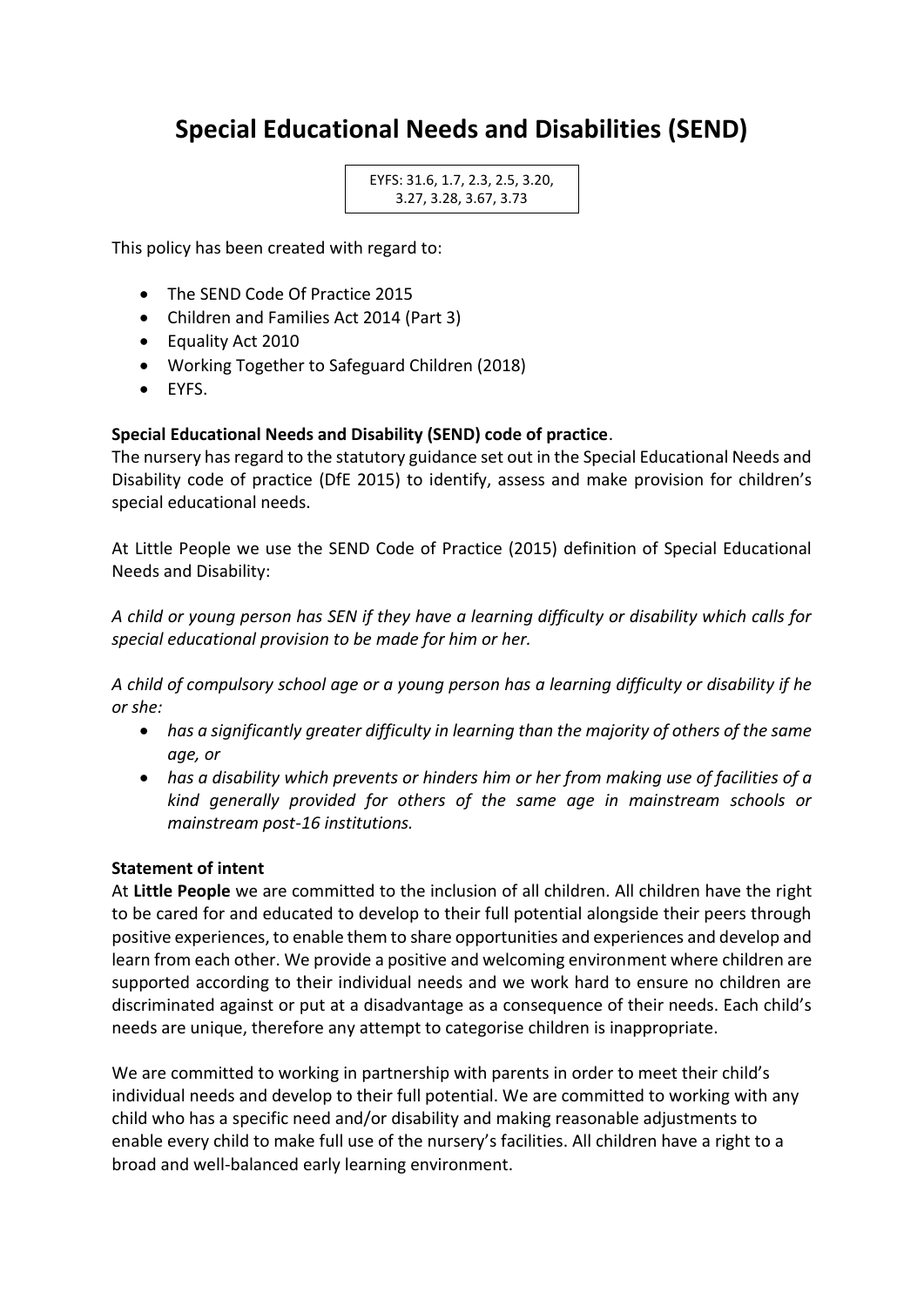The nursery will undertake a Progress Check of all children at 27 months in accordance with the Code of Practice. The early years provider will also undertake an assessment at the end of the Early Years Foundation Stage (in the final term of the year in which a child turns five) to prepare an EYFS Profile of the child.

Where we believe a child may have additional needs that have previously been unacknowledged, we will work closely with the child's parents and any relevant professionals to establish if any additional action is required.

Where a child has additional needs, we feel it is paramount to find out as much as possible about those needs; any way that this may affect his/her early learning or care needs and any additional help he/she may need by:

- Liaising with the child's parents and, where appropriate, the child
- Liaising with any professional agencies
- Reading any reports that have been prepared
- Attending any review meetings with the local authority/professionals
- Observing each child's development and monitoring such observations regularly.

All children will be given a full settling in period when joining the nursery according to their individual needs.

We will:

- Recognise each child's individual needs and ensure all staff are aware of, and have regard for, the Special Educational Needs Code of Practice
- Ensure that all children are treated as individuals/equals and are supported to take part in every aspect of the nursery day according to their individual needs and abilities
- Include all children and their families in our provision
- Identify the specific needs of children with special educational needs and/or disabilities and meet those needs through a range of strategies
- Ensure that children who learn at an accelerated pace e.g. gifted and talented children are also supported
- Encourage children to value and respect others
- Provide well informed and suitably trained practitioners to help support parents and children with special educational difficulties and/or disabilities
- Develop and maintain a core team of staff who are experienced in the care of children with additional needs and identify a Special Educational Needs and Disabilities Coordinator (SENCO) who is experienced in the care and assessment of children with additional needs. Staff will be provided with specific training relating to SEND and the SEND Code of Practice
- Monitor and review our practice and provision and, if necessary, make adjustments, and seek specialist equipment and services if needed
- Challenge inappropriate attitudes and practices
- Promote positive images and role models during play experiences of those with additional needs wherever possible
- Celebrate diversity in all aspects of play and learning.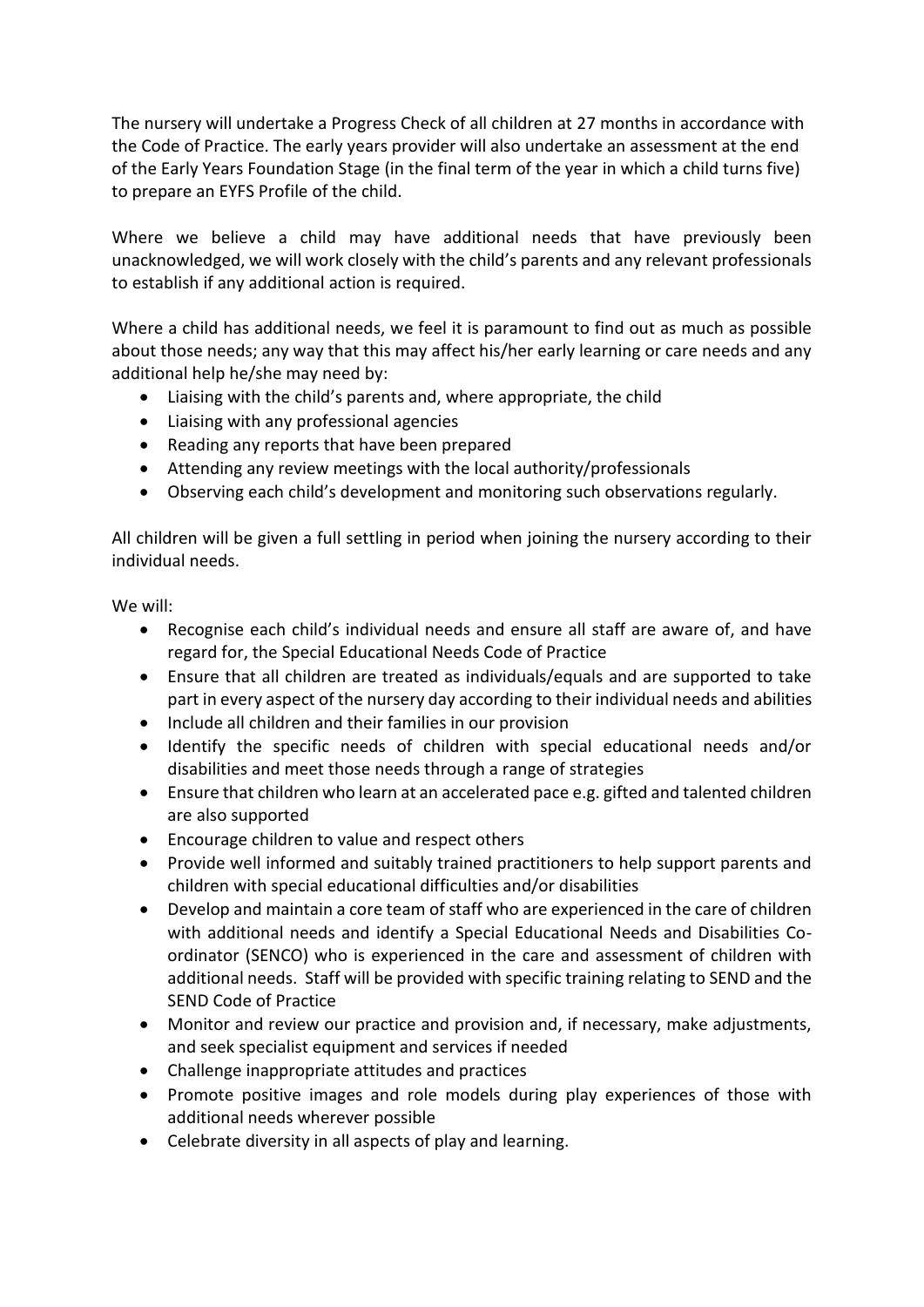- Work in partnership with parents and other agencies in order to meet individual children's needs, including the education, health and care authorities, and seek advice, support and training where required
- Share any statutory and other assessments made by the nursery with parents and support parents in seeking any help they or the child may need

Our nursery Special Education Needs and Disabilities Co-ordinator (SENCO) is **(Please refer to front page for Nursery SENCO)**

The role of the SENCO In our setting includes:

- ensuring all practitioners in the setting understand their responsibilities to children with SEN and the setting's approach to identifying and meeting SEN
- advising and supporting colleagues
- ensuring parents are closely involved throughout and that their insights inform action taken by the setting
- liaising with professionals or agencies beyond the setting
- taking the lead in implementing the graduated approach and supporting colleagues through each stage of the process.

We will:

- Designate a named member of staff to be the SENCO and share their name with parents
- Have high aspirations for all children and support them to achieve to their full potential
- Develop respectful partnerships with parents and families
- Ensure parents are involved at all stages of the assessment, planning, provision and review of their child's care and education and where possible include the thoughts and feelings voiced by the child
- Signpost parents and families to our Local Offer in order to access local support and services
- Undertake formal Progress Checks and Assessments of all children in accordance with the SEND Code of Practice January 2015
- Provide a statement showing how we provide for children with special educational needs and/or disabilities and share this with staff, parents and other professionals
- Ensure that the provision for children with SEN and/or disabilities is the responsibility of all members of staff in the nursery through training and professional discussions
- Set out in our inclusive admissions practice on how we meet equality of access and opportunity
- Make reasonable adjustments to our physical environment to ensure it is, as far as possible suitable for children and adults with disabilities using the facilities
- Provide a broad, balanced, aspirational early learning environment for all children with SEN and/or disabilities and differentiated activities to meet all individual needs and abilities
- Liaise with other professionals involved with children with special educational needs and/or disabilities and their families, including transition arrangements to other settings and schools. (See our transitions policy).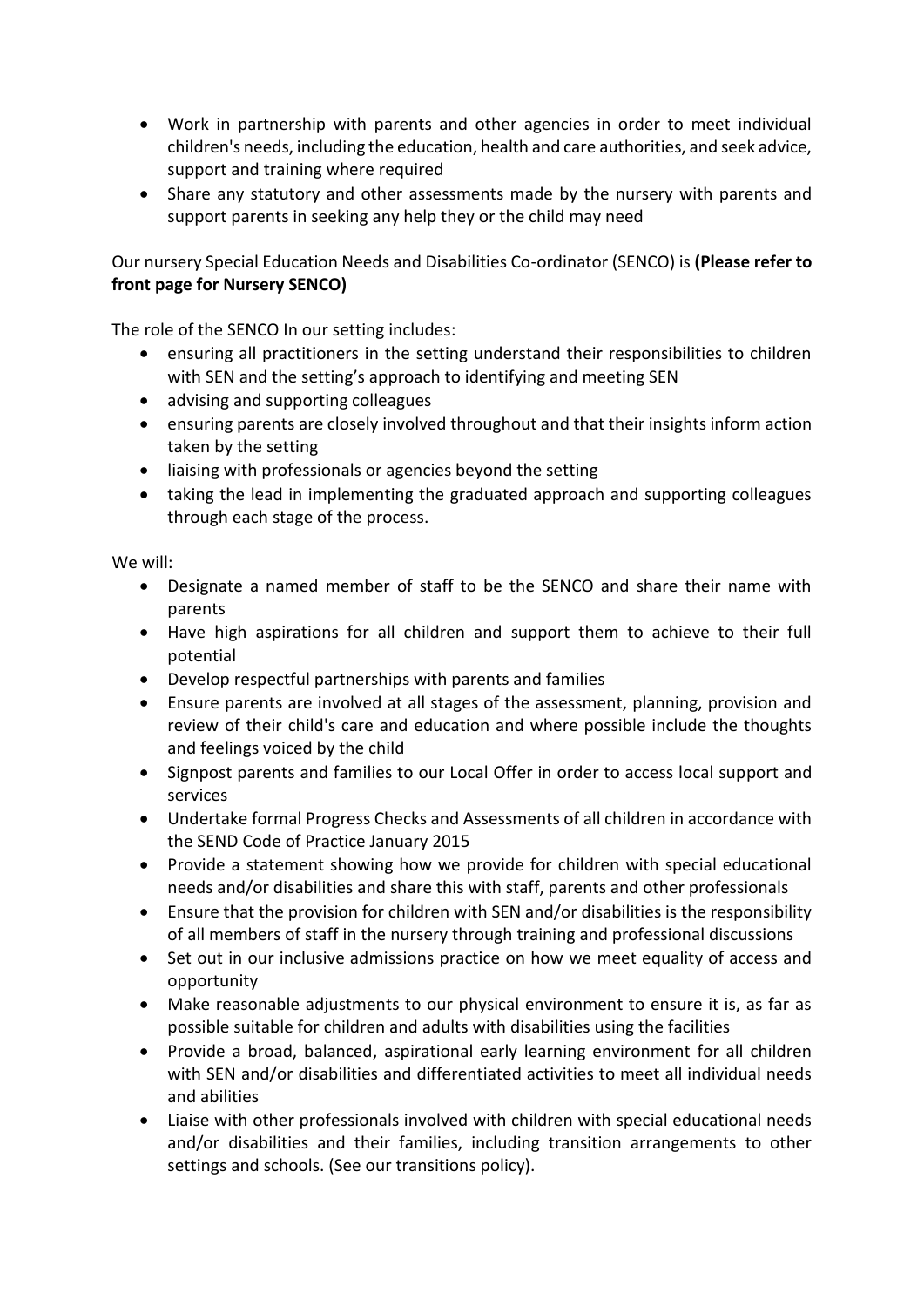- Use the graduated response system to assess, plan, do and review to ensure early identification of any SEND
- Ensure that children with special educational needs and/or disabilities and their parents are consulted at all stages of the graduated response, taking into account their levels of ability
- Review children's progress and support plans [insert time frame e.g. every 4 weeks] and work with parents to agree on further support plans
- Provide privacy of children with special educational needs and/or disabilities when intimate care is being provided
- Raise awareness of any specialism the setting has to offer, e.g. Makaton trained staff
- Ensure the effectiveness of our SEN/disability provision by collecting information from a range of sources e.g. additional support reviews, Education and Healthcare (EHC) plans, staff and management meetings, parental and external agencies' views, inspections and complaints. This information is collated, evaluated and reviewed annually
- Provide a complaints procedure and make available to all parents in a format that meets their needs e.g. Braille, audio, large print, additional languages
- Monitor and review our policy and procedures annually.

## **Effective assessment of the need for early help**

Local agencies should work together to put processes in place for the effective assessment of the needs of individual children who may benefit from early help services. Children and families may need support from a wide range of local agencies. Where a child and family would benefit from coordinated support from more than one agency (e.g. education, health, housing, police) there should be an inter-agency assessment. These early help assessments should identify what help the child and family require to prevent needs escalating to a point where intervention would be needed via a statutory assessment under the Children Act 1989.

The early help assessment should be undertaken by a lead professional who should provide support to the child and family, act as an advocate on their behalf and coordinate the delivery of support services. The lead professional role could be undertaken by a General Practitioner (GP), family support worker, teacher, health visitor and/or special educational needs coordinator. Decisions about who should be the lead professional should be taken on a case by case basis and should be informed by the child and their family.

For an early help assessment to be effective:

- The assessment should be undertaken with the agreement of the child and their parents or carers. It should involve the child and family as well as all the professionals who are working with them;
- A teacher, GP, health visitor, early years' worker or other professional should be able to discuss concerns they may have about a child and family with a social worker in the local authority. Local authority children's social care should set out the process for how this will happen; and
- If parents and/or the child do not consent to an early help assessment, then the lead professional should make a judgement as to whether, without help, the needs of the child will escalate. If so, a referral into local authority children's social care may be necessary.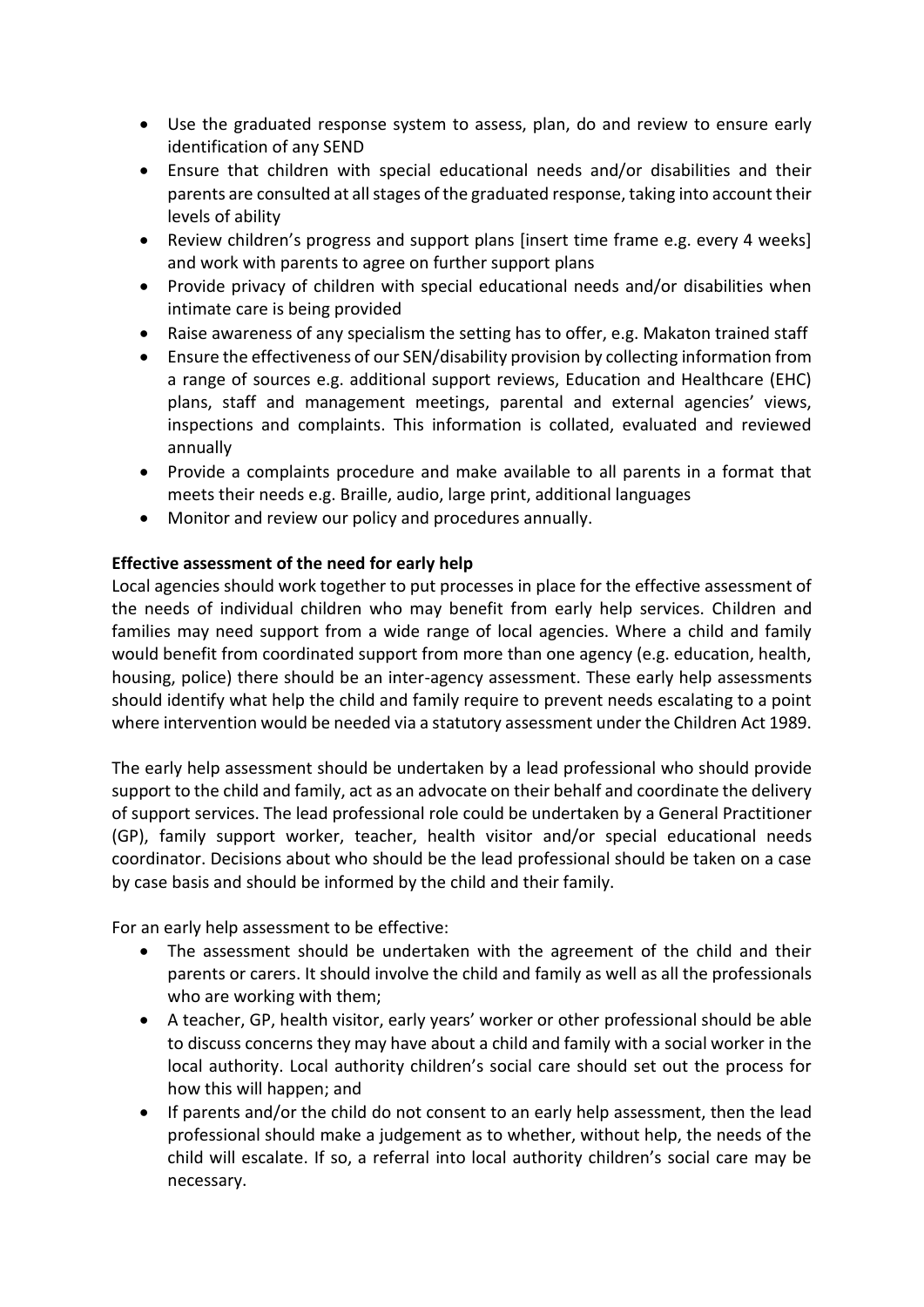If at any time it is considered that the child may be a child in need as defined in the Children Act 1989, or that the child has suffered significant harm, or is likely to do so, a referral should be made immediately to local authority children's social care. This referral can be made by any professional. *Working together to safeguard children 2018.*

#### **Graduated Approach**

We follow the SEND Code of Practice (2015) recommendation that, in addition to the formal checks above, nurseries should adopt a graduated approach to assessment and planning, led and coordinated by a SENCO. Good practice of working together with parents, and the observation and monitoring of children's individual progress, will help identify any child with special educational needs or disability. This graduated approach will be led and coordinated by the SENCO and appropriate records will be kept according to the Code of Practice.

#### **Assess**

In identifying a child as needing SEN support, the key person, working with the SENCO and the child's parents, will carry out an analysis of the child's needs. This initial assessment will be reviewed regularly to ensure that support is matched to need. Where there is little or no improvement in the child's progress, more specialist assessment may be called for from specialist teachers or from health, social services or other agencies beyond the setting. Where professionals are not already working with the setting, the SENCO will contact them, with the parents' agreement.

## **Plan**

Where it is decided to provide SEN support, and having formally notified the parents, the key person and the SENCO, in consultation with the parent, will agree the outcomes they are seeking, the interventions and support to be put in place, the expected impact on progress, development or behaviour, and a clear date for review. Plans will take into account the views of the child.

The support and intervention provided will be selected to meet the outcomes identified for the child, based on reliable evidence of effectiveness, and provided by practitioners with relevant skills and knowledge. Any related staff development needs should be identified and addressed. Parents will be involved in planning support and, where appropriate, in reinforcing the provision or contributing to progress at home.

#### **Do**

The child's key person will be responsible for working with the child on a daily basis. With support from the SENCO, they will oversee the implementation of the intervention agreed as part of SEN support. The SENCO will support the key person in assessing the child's response to the action taken, in problem solving and advising on the effective implementation of support.

#### **Review**

The effectiveness of the support and its impact on the child's progress will be reviewed in line with the agreed date. The impact and quality of the support will be evaluated by the key person and the SENCO in full consultation with the child's parents and taking into account